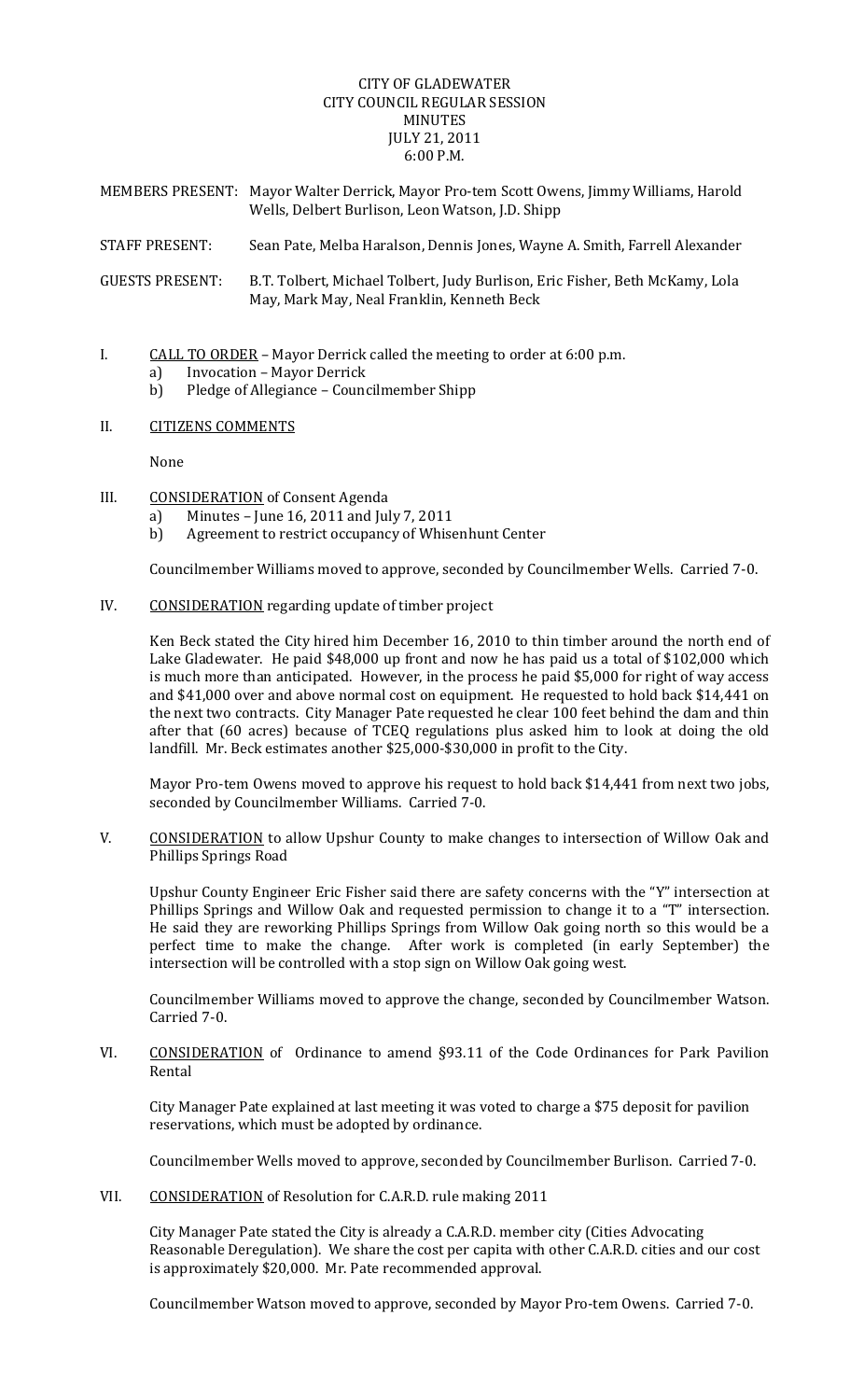#### VIII. CONSIDERATION of Ordinance to approve fire service related fees

City Manager Pate said the ordinance was approved a couple months ago and this is the fee structure that goes along with that. Staff recommends approval as presented.

Councilmember Williams moved to approve, seconded by Councilmember Shipp. Carried 7‐0.

IX. CONSIDERATION of request from Joe Bowen to place a propane tank on City owned property

Joe Bowen, 141 PR 1996, Gladewater is the owner of Skynet Country said he leases space from the City on the Allison Street water tower and has a building at the foot of the tower for equipment to run wireless internet service. He requested permission to place a propane tank next to the fence in order to run a generator for a back‐up source of power. He said Centerpoint Energy wants \$1,100 to run a line for natural gas and it is less expensive to find a used propane tank and have Strube Propane install it.

After lengthy discussion and opposition was voiced from several council members, Mr. Bowen withdrew his request for propane and asked for an easement to trench for natural gas. City Manager Pate stated that will need to be considered on a future agenda.

X. CONSIDERATION of Ordinance to amend §91.01 of the Code of Ordinances - Fire Prevention Code

City Manager Pate said this is to update our codes with the latest edition of the International Fire Code.

Mayor Pro‐tem Owens moved to approve, seconded by Councilmember Burlison. Carried 7‐0.

XI. CONSIDERATION of Ordinance to amend §150.01, §150.02 and §150.011 of the Code of Ordinances – Building Codes

City Manager Pate stated this is to update our codes with the latest editions of the International Building Code.

Councilmember Williams moved to approve, seconded by Mayor Pro‐tem Owens. Carried 7‐0.

XII. CONSIDERATION to amend Lake Store lease agreement

City Manager Pate said the current lease on the Lake Store is \$400 per month plus utilities. Mike Tolbert is a great tenant and helps the City a lot by going above and beyond what is required in the lease. The drought and heat wave is hurting his business and the electric bills are over \$300 per month. Mr. Pate said we don't want to lose him and asked the Council to consider a reduction.

There was a healthy debate among Council and several options were discussed. Mayor Protem Owens suggested lowering the monthly rent to \$150 for the balance of the term. Councilmember Wells said he would like to eliminate the rent, city to pay utilities plus give him 20% of permit fees. Councilmember Williams countered he will go as far as no rent for the rest of the contract but they still pay utilities. Mayor Derrick said they are not able to make ends meet; even if rent is reduced they can't pay electric bill. He suggested no rent for a season and split utilities 50/50.

Councilmember Wells moved to waive the rent and absorb the light bill for the next 6 months. Motion was seconded by Councilmember Watson. Carried 4‐3 with Councilmembers Williams, Shipp and Owens opposed.

# XIII. CITY MANAGER REPORT

- a) Grants
- b) Special Projects
- c) Announcements

City Manager Sean Pate gave the following report;